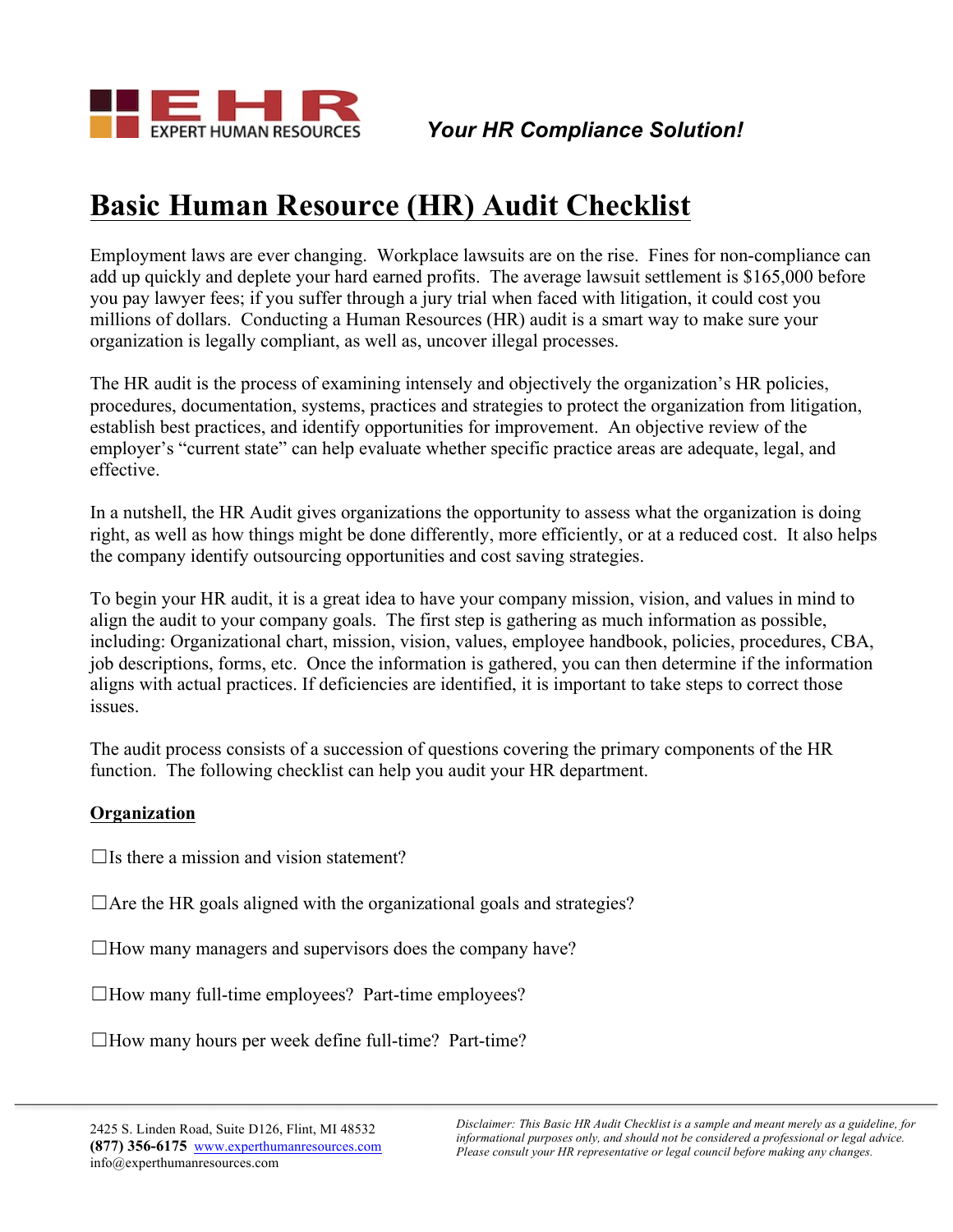

 $\Box$  Are employees aware of their status?

 $\Box$  How long can an employee be temporary?

 $\Box$  How many locations does the company have?

 $\square$ EEO-1 compliance, if applicable, do you file annually?

 $\Box$ What are the company hours? Are shifts defined?

 $\Box$  How does HR communicate with management and employees?

# **Hiring**

 $\Box$ What procedures are used for hiring in your organization?

☐What recruitment sources are used, i.e., advertisements, job boards, referrals, social media, etc.?

 $\square$ Do job descriptions exist and are they up-to-date? Are the job descriptions ADA compliant?

 $\Box$ Are I-9 forms and acceptable documentation reviewed annually?

 $\Box$ Is e-verify being used for new hires?

 $\Box$  Are I-9s and medical information kept separately from personnel files?

 $\Box$  Are job openings posted? Are job openings offered to current employees?

□Are current employees given appropriate consideration for promotion or lateral position changes? Who makes those decisions and are they properly documented?

 $\square$ Who does the preliminary screening of candidates?

 $\square$ Who selects candidates for interviews?

 $\Box$ Is training provided for those who conduct interviews?

 $\Box$  How are the recruitment, screening, and selection processes documented?

□Are applicant backgrounds checked? Are references checked? How is reference checking documented?

☐Do employment applications refrain from requesting protecting information?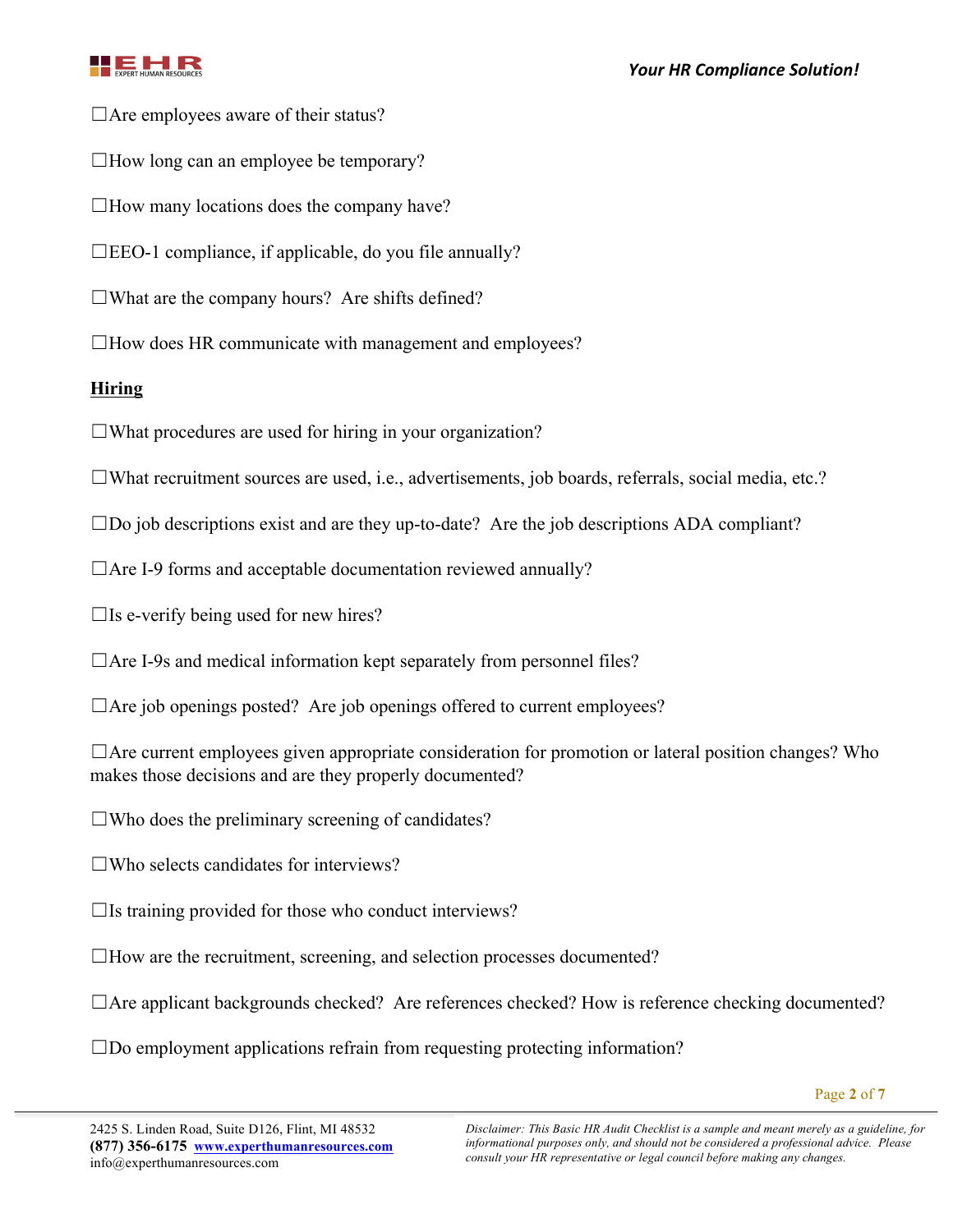



 $\square$ Does application form ask if applicant needs accommodation (ADA)?

 $\square$ Who has the final authority to hire?

 $\square$ Who makes the offer of employment?

 $\Box$ Is there a standard offer letter?

 $\Box$  Are selection processes used with reference to the Uniform Guidelines?

 $\Box$ Is the hiring staff asking legal interview questions?

 $\Box$  Are applicants asked to voluntarily identify their affirmative action information?

 $\Box$  Are turnover rates monitored?

 $\Box$  Are independent contractors accurately identified?

 $\Box$ Is the 20+ point test for independent contractors being used for classification?

 $\Box$  Have issues related to classification of employees been raised?

 $\Box$  Are exempt employees accurately classified?

 $\Box$  Are all new hires reported to the state and IRS timely?

 $\square$ Do new employees complete W-4 forms?

 $\Box$  Are workplace policies in place, i.e., EEO, harassment, safety, attendance, etc.?

 $\Box$  Are policies communicated and enforced?

 $\Box$ Is there an employee handbook?

 $\Box$ Is the employee handbook aligned to the workplace and up-to-date?

 $\Box$  Are employees required to attend orientation?

 $\Box$  How long is the new hire "orientation" period?

 $\Box$  Are all employees trained on discrimination and harassment issues?

*Disclaimer: This Basic HR Audit Checklist is a sample and meant merely as a guideline, for informational purposes only, and should not be considered a professional advice. Please consult your HR representative or legal council before making any changes.*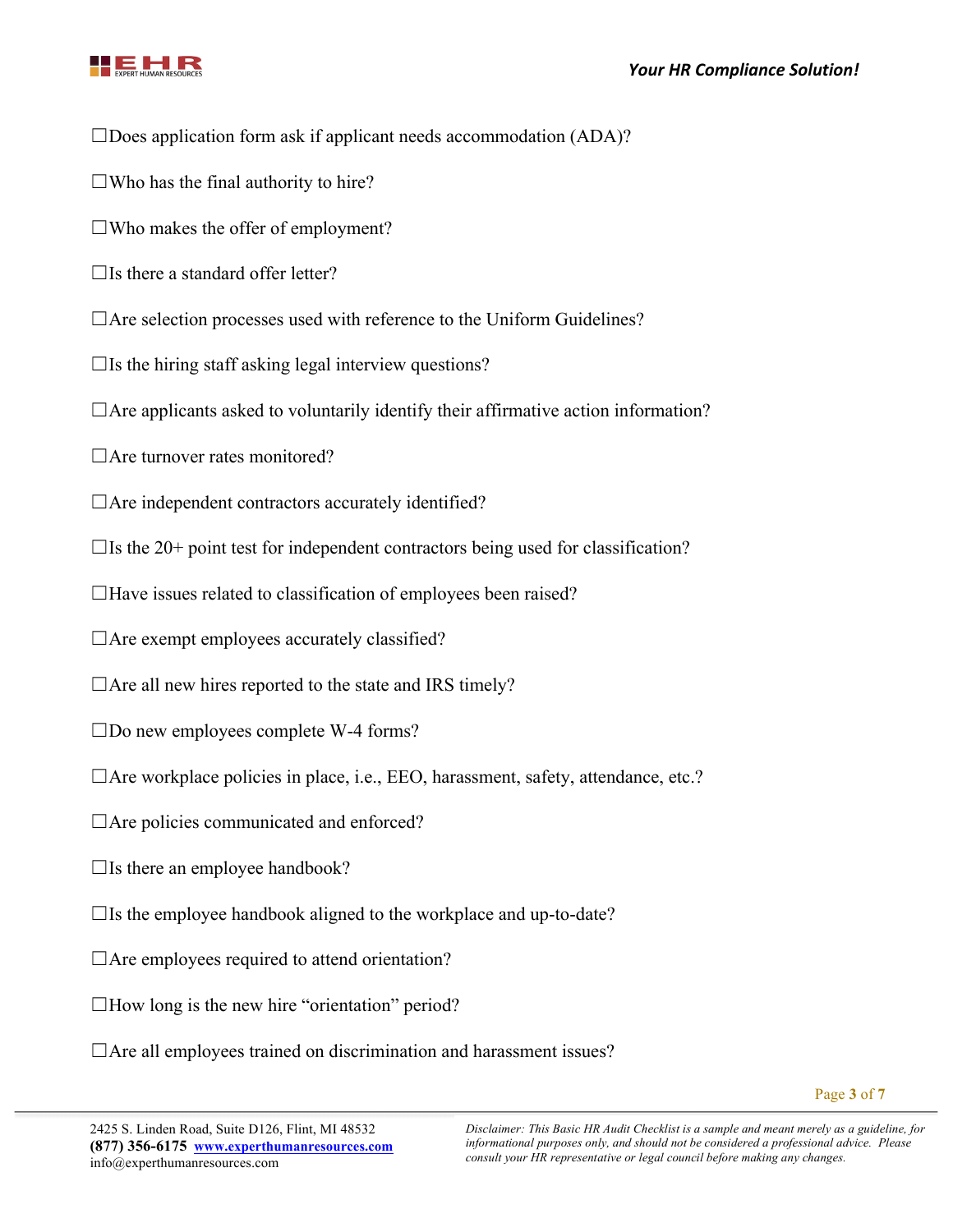

## **Compensation and Benefits**

- $\square$ Who negotiates compensation packages?
- $\Box$  Are compensation levels/plans monitored and reviewed annually?
- $\Box$  Are employees correctly designated as exempt or non-exempt per FLSA?
- $\Box$  Are independent contractors correctly identified?
- $\Box$ Is there a formal pay structure? Is performance tied to compensation?
- $\Box$ Is work time documented? How?
- $\Box$  Are paid time off (vacation, holidays, etc.) structures developed?

 $\Box$  Are non-exempt employees compensated at least one and one-half times their hourly wage for any hours worked beyond 40 (including bonuses)?

- $\Box$ Is the compensation plan communicated to all employees?
- □Are benefit plans reviewed annually?
- $\Box$  Are employees informed/oriented regarding their benefits?
- $\Box$  Are Summary Plan Descriptions provided to plan participants?
- $\Box$  Are general COBRA notices provided to plan participants?
- $\Box$  Are employees allowed the appropriate leave time under the FMLA?
- $\Box$  Are plan documents in compliance with ERISA?

 $\Box$  Are supervisors and managers trained to report employee absences of more than three days to management for FMLA purposes?

- $\Box$  Are total compensation letters provided?
- $\Box$  Are open enrollment meetings held?

 $\Box$  Are minors prohibited from working more than their hours allowed by the Fair Labor Standards Act?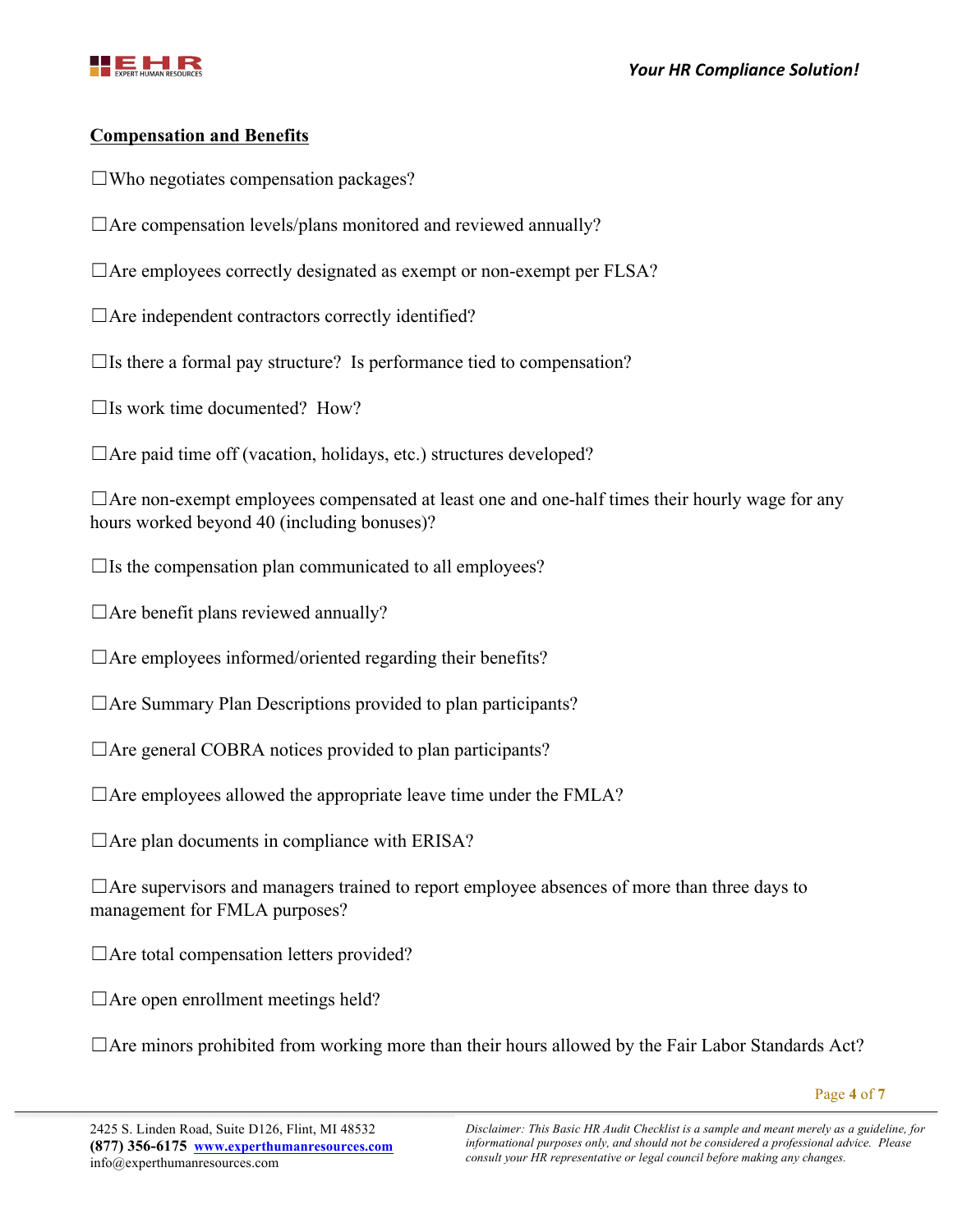

 $\Box$  Are final paychecks provided on time?

 $\Box$  Are paid time off (vacation, holidays, etc.) structures developed and equally enforced?

 $\Box$  Are the appropriate payroll withholdings performed and forwarded?

 $\Box$ Is a payroll service used, and if so, which service?

# **Employee Relations**

 $\Box$ Is there a system for performance evaluation? Are you aware of the different types of evaluations?

□Does the system check for effectiveness of the evaluation?

 $\Box$ Is quality and quantity of work evaluated?

 $\Box$ Are disciplinary actions for violating workplace policies flexible? Does documentation exist for each incident?

 $\Box$ Is there a process for employees to lodge complaints?

 $\Box$  Are effective policies in place that prohibits retaliation against employees who exercise their rights?

 $\Box$  Are there a variety of individuals to whom employees may lodge complaints (supervisor, manager, HR representative, etc.)

 $\Box$  Are employment practices in line with the various anti-discrimination laws?

 $\Box$  Are supervisors and managers trained in anti-discrimination practices?

 $\square$ Do exit interviews take place?

□Does a member of management evaluate each termination before it takes place?

 $\Box$ Is there a whistleblower policy in effect?

## **Safety, Security, and Worker's Compensation**

 $\Box$  Are safety hazards reported to the appropriate personnel?

☐Has a safety committee been established? Do you have an Emergency Response Plan?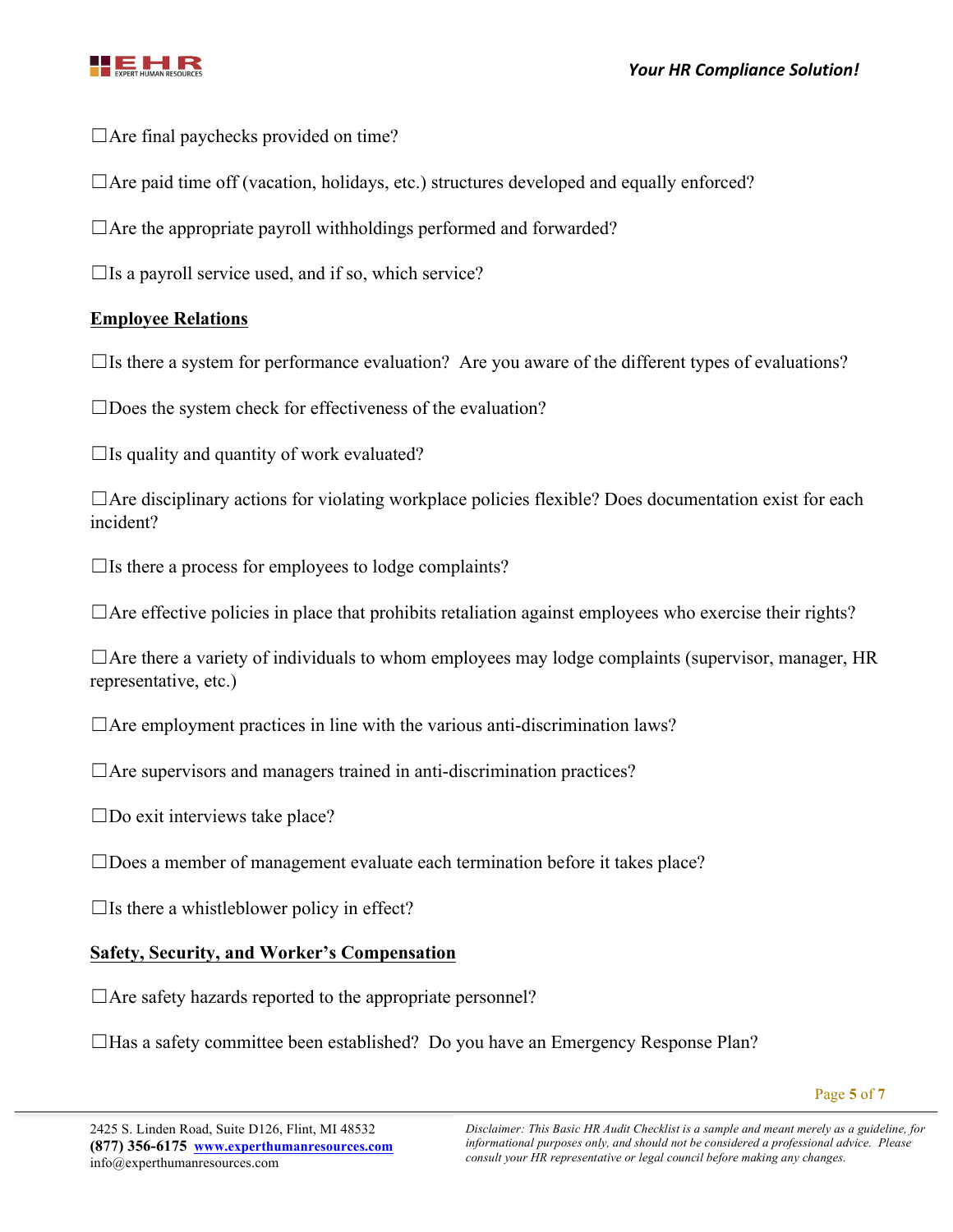

 $\Box$  Are workplace accidents, near-misses, injuries, and illnesses reported and investigated?

 $\Box$ Is bright, effective lighting installed indoors and outdoors?

 $\Box$ Is there a reliable response system in place in the event an alarm is triggered?

□Are employees encouraged to promptly report incidents, and suggest ways to reduce or eliminate risks?

 $\Box$  Are structures readily accessible to disabled employees?

 $\Box$  Are minors prohibited from performing hazardous work?

 $\Box$  Are MSDS sheets available for every chemical in the building (including cleaning supplies)?

 $\Box$ Is the proper OSHA and workers compensation information posted and distributed to new hires?

 $\Box$  Are ALL injuries/incidents investigated?

 $\Box$ Is follow-up remediation performed where appropriate?

 $\Box$ Are return-to-work programs checked for effectiveness?

 $\Box$  Are insurance premiums and competitive quotes reviewed on a periodic basis?

 $\Box$ Is the workplace environment maintained with safety in mind?

 $\Box$  Are state (new and existing) requirements monitored?

## **Record Keeping and Other Documentation**

 $\Box$  Are personnel files current?

 $\Box$ What documents are held in personnel files?

 $\Box$  How long are files held and where are they stored after employees leave?

 $\Box$  Are items with medical protected information kept in a separate, locked location?

 $\Box$ Is there training of managers and employees about personnel files?

 $\Box$  Are all federal and state labor posters displayed in a conspicuous place?